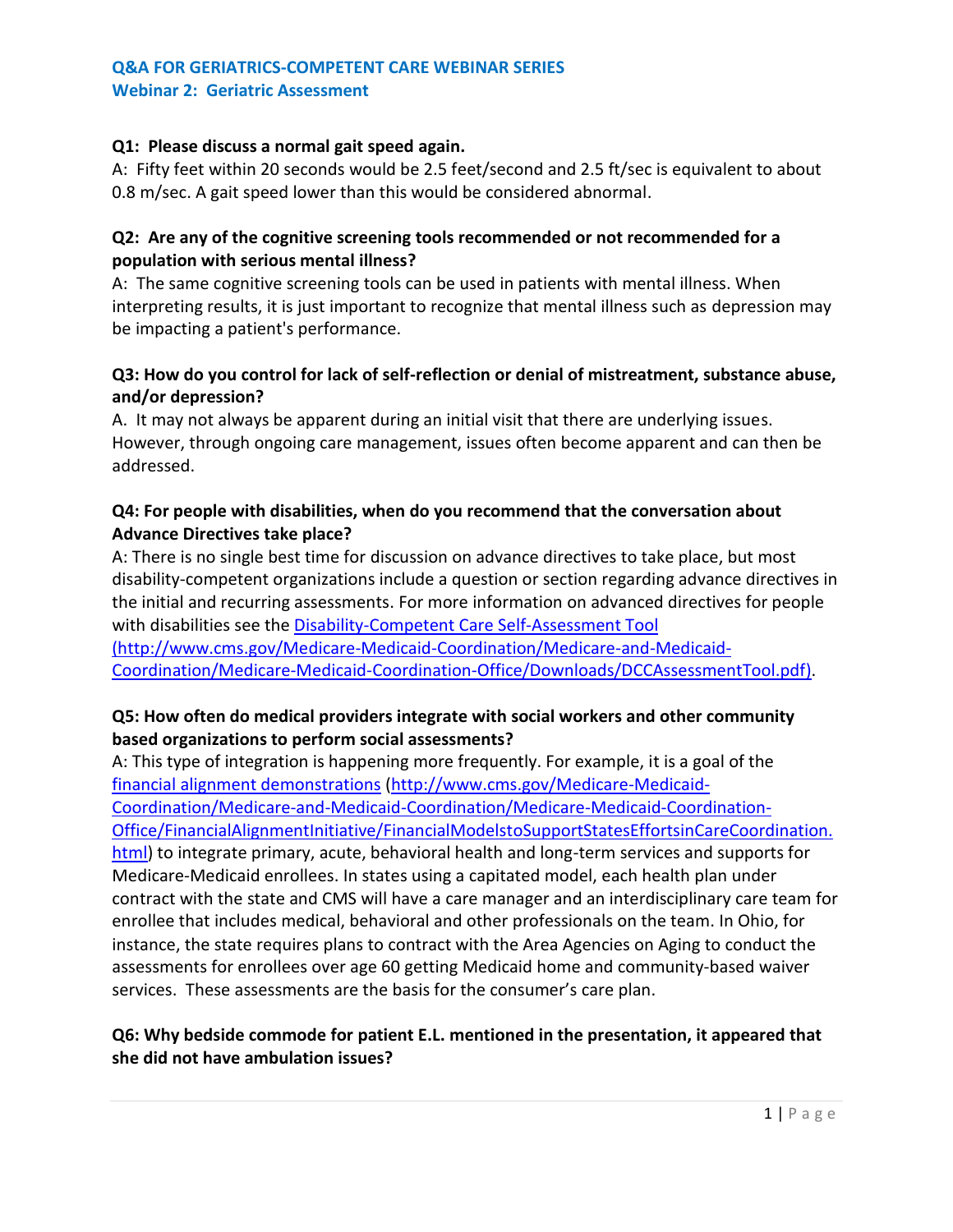### **Q&A FOR GERIATRICS-COMPETENT CARE WEBINAR SERIES Webinar 2: Geriatric Assessment**

A: This patient did have gait instability. The therapist who evaluated her home felt that a bedside commode was warranted, possibly due to the layout of her home environment.

## **Q7: I understand gait being a predictor of disability but could you elaborate on its predictor in death.**

A: Gait speed is a strong predictor of mortality. See, [Gait Speed and Survival in Older Adults.](http://jama.jamanetwork.com/article.aspx?articleid=644554) Studenski S, Perera S, Patel K, et al. JAMA. 2011;305:50-58. Available at: [http://jama.jamanetwork.com/article.aspx?articleid=644554.](http://jama.jamanetwork.com/article.aspx?articleid=644554)

# **Q8: How do you approach assessment when English is not the primary language?**

A: It is very important to try to do cognitive screening in the patient's primary language to get the best results. I would try to obtain in-person translator services as the first step.

# **Q9: What do you recommend if the individual has poor speech intelligibility?**

A: It may be helpful, with the individual's consent, to include family members or friends during the assessment process. Written responses or tools that include pictures may also be an option.

# **Q10: What is your follow-up if the patient fails the cognitive screen?**

A: If someone fails the rapid cognitive screen, one of the more comprehensive cognitive assessments, such as the [Montreal Cognitive Assessment \(MoCA\)](http://www.mocatest.org/) (http://www.mocatest.org/), should be completed.

# **Q11: Are health systems providing new levels of resources to the CBOs, knowing that additional investment in supports (e.g., buy an air conditioner, remote patient monitoring devices) can reduce ED visits and hospitalizations?**

A: Under a capitated health plan model, plans have the flexibility within their reimbursement rates to invest in non-medical services that provided needed support to the enrollee. One example of this is the PACE program, the Program of All-Inclusive Care for the Elderly, which coordinates and provides all needed preventive, primary, acute and long-term services and supports so that nursing home-eligible older adults can continue living active lives in the community. Similarly, health plans participating in capitated model demonstration projects have significant flexibility to provide a range of community-based services as alternatives to or means to avoid high-cost traditional services. In the [Massachusetts demonstration](http://www.mass.gov/eohhs/consumer/insurance/one-care/) (http://www.mass.gov/eohhs/consumer/insurance/one-care/), plans contract with CBOs to serve as Independent Living-Long-Term Services and Supports Coordinators. These Coordinators assess enrollees' needs, help them develop the long-term services and supports component of their care plans and serve on their interdisciplinary care teams.

For additional information about innovative ways that Medicaid is paying for these services, see [Medicaid Funding of Community-Based Prevention](http://www.nemours.org/content/dam/nemours/wwwv2/filebox/about/Medicaid_Funding_of_Community-Based_Prevention_Final.pdf) (http://www.nemours.org/content/dam/nemours/wwwv2/filebox/about/Medicaid\_Funding\_o f Community-Based Prevention Final.pdf): Myths, State Successes Overcoming Barriers and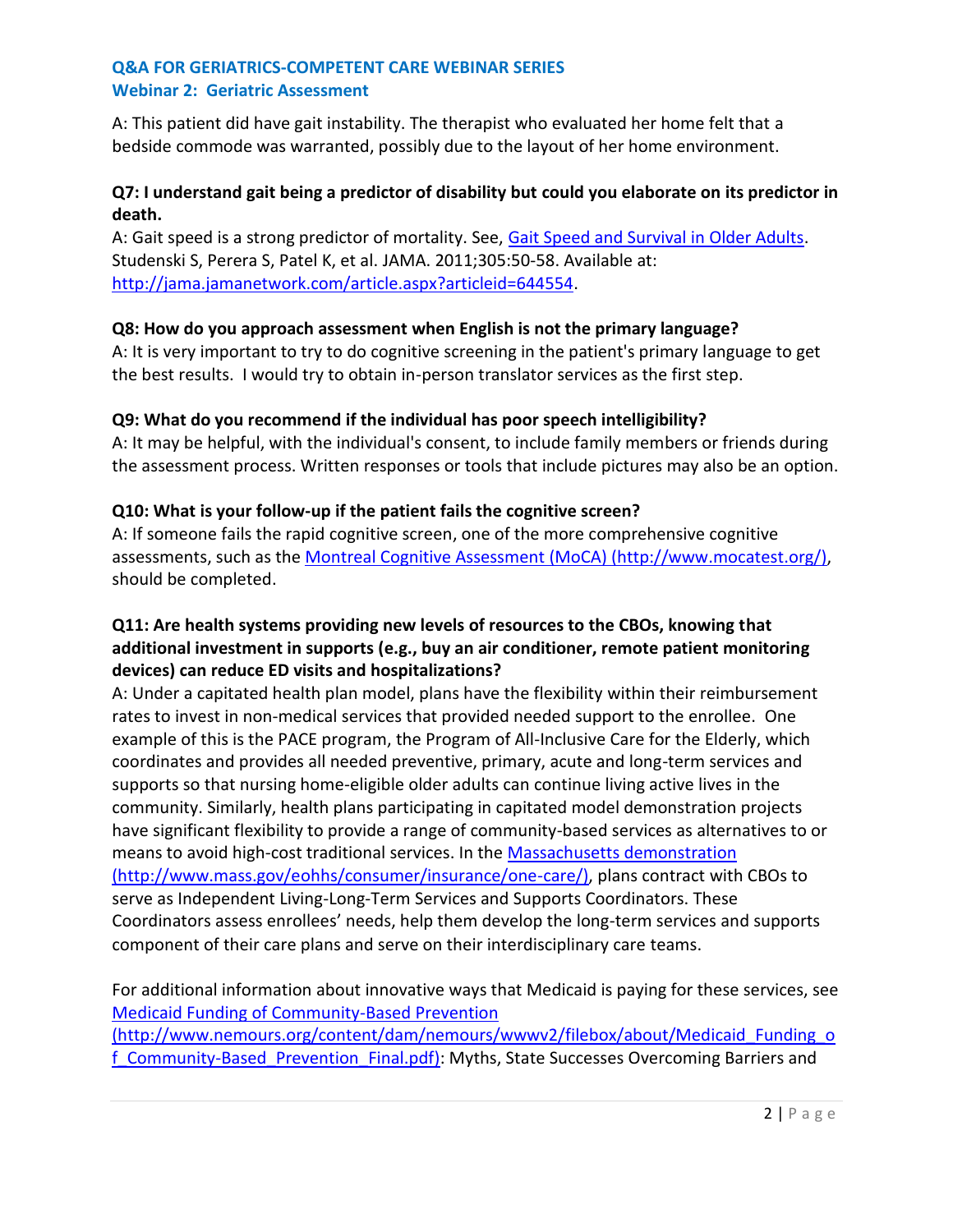#### **Q&A FOR GERIATRICS-COMPETENT CARE WEBINAR SERIES Webinar 2: Geriatric Assessment**

the Promise of Integrated Payment Models.

#### **Q12: Who ideally is completing the screening process?**

A: Ideally, a geriatric assessment is conducted by an inter-professional team. Depending on the individual, this could include a social worker, occupational therapist and/or physical therapist, nurse, nurse practitioner or physician assistant, pharmacist, family caregiver, or geriatrics care manager.

#### **Q13: Where can I obtain the short form-36 Health survey (SF-36)?**

A: We recommend visiting [SF-36.org](http://sf-36.org/) (https://www.optum.com/optum-outcomes.html), where you can find the short form-36 health survey, scoring manual and other support materials.

#### **Q14: What are the physician thoughts regarding advance care planning that is done at a much earlier age rather than waiting until the patient is elderly?**

A: Many geriatrics practitioners support advance care planning conversations early. Discussions should continue as the individual's health status and situation changes. The more detailed advance care plans and end-of-life care guidance can be, the better. For good resources on this topic, visit [The Conversation Project](http://theconversationproject.org/) [\(http://theconversationproject.org\)](http://theconversationproject.org/).

## **Q15: Mental health and substance use disorder (SUD) in our society is often referenced as an epidemic, would you comment on this in respect to our aging society?**

A. With respect to assessing for depression and substance use disorder, we do see differences among generations of older adults. For example, the very old are less likely to admit to depression or the need for counseling (there is a stigma attached) and are less likely to have used illegal drugs. The young old (people in their sixties) are much more likely to have used recreational or illegal drugs when they were younger and are more likely to continue to use alcohol and illegal drugs as they age. The young old are also more likely to admit to the need for mental health services for depression and other disorders.

# **Q16: Would you say more about the concept of "life space"? It is being used to assess physical mobility, but I'm inquiring about older adults who may constrain their use of space for psychological or emotional reasons?**

A: The concept of "life space" refers to the space that patients move in the community and helps measure one's mobility. However, you are correct that there may also be psychological reasons that an individual's space may be limited. These factors should be considered.

# **Q17. How would you incorporate a patient's arthritis or pain issues walking in regards to their gait speed? For example if they cannot complete the length in < 25 seconds? Is it still a predictor?**

A. Yes, gait speed is a robust predictor of care needs, regardless of the underlying pathology.